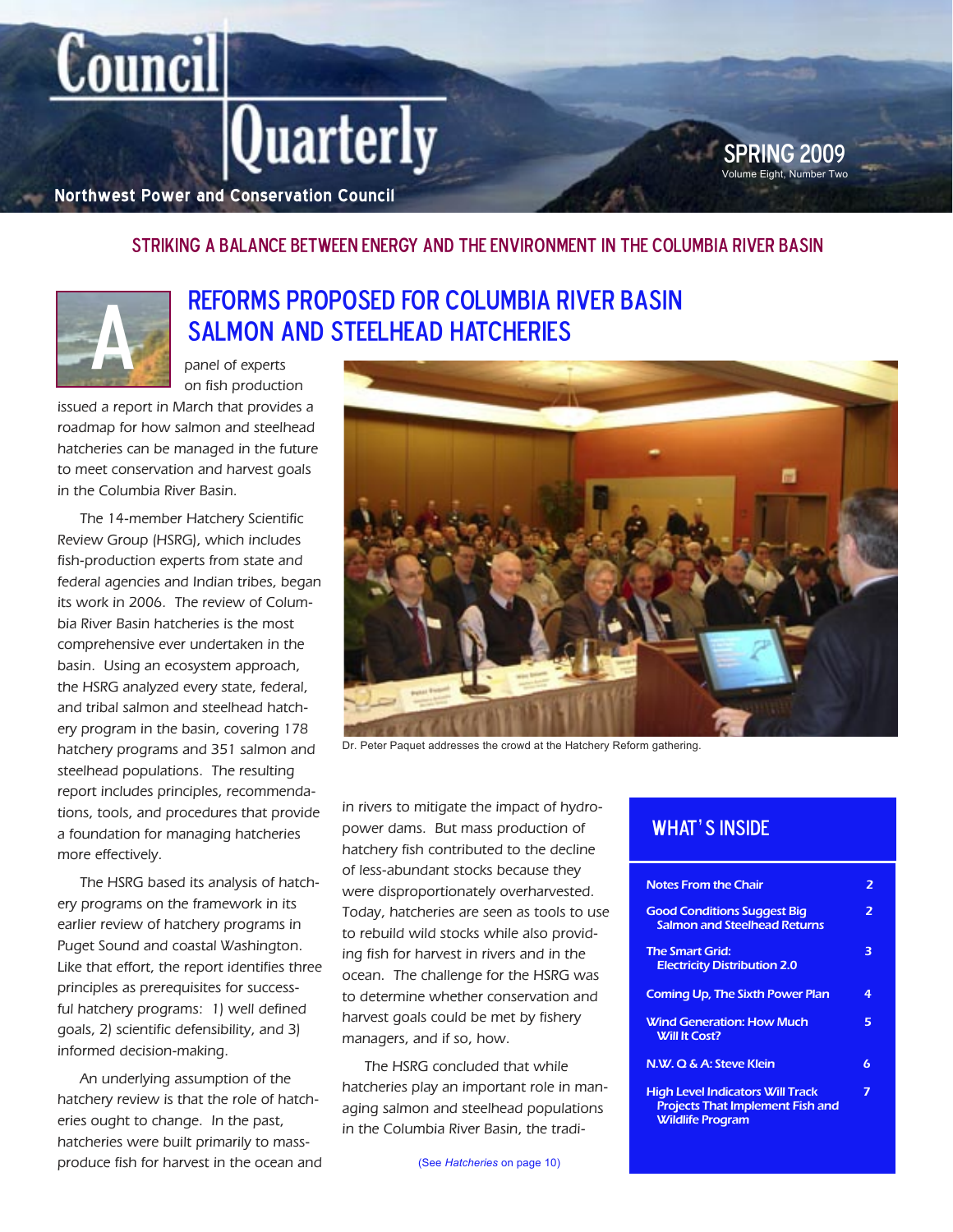# good conditions suggest big salmon and steelhead returns

Ocean conditions bode well for most salmon and steelhead runs in the Columbia River Basin this year and probably in 2010 as well, federal researchers told the Northwest Power and Conservation Council in March. The northern Pacific is cold and nutrient-rich, and that is good news for fish. Based on recent trends, the favorable conditions may not persist more than several years into the future and, if the ocean turns warmer in one of its periodic temperature shifts, salmon and steelhead would likely suffer.

Cal Groen, director of the Idaho Department of Fish and Game, told the Council he is optimistic about salmon and steelhead returns to the Snake River Basin this year. He said the partnership of state, tribal, and federal agencies is making good progress on the restoration of anadromous fish runs.

The pre-season forecast for Snake River spring/summer Chinook salmon predicted a very large return of about

106,000 hatchery-origin and 23,000 natural-origin fish crossing Lower Granite Dam. Since that forecast was developed, in-season information collected as fish move up the Columbia River suggests that only one-third to one-half of the originally forecasted runs will materialize. Even so, the 2009 return should equal or be greater than returns of spring/summer Chinook salmon to Lower Granite Dam in the last four years.

"We are looking at our ninth consecutive Chinook salmon fishing season in Idaho," Groen said. "2009 will also mark our third consecutive year for increased wild/natural Chinook. We're going to have our second fishery on the Sawtooth Hatchery spring Chinook since it was constructed in 1985. We've had our first fishery on Snake River fall Chinook in over 30 years. This year there's a lot of excitement in Idaho." Groen said he is particularly pleased with the progress on rebuilding Snake River sockeye, an

endangered species. Last year, 902 fish were counted crossing Lower Granite Dam on their way to the Salmon River headwaters region. That compares to single-digit returns as recently as the early 1990s. Returning sockeye are trapped at the lake and spawned in a hatchery.

Each year after the returning fish are collected, adult sockeye from the breeding program are released by the Department of Fish and Game into the lake to spawn. Last year more than 960 were released, Groen said.

"We're putting the red back in Redfish Lake," he said.

(See Good Conditions on page 8) Salmon and steelhead returns were strong elsewhere in the Columbia River Basin, as well. Pete Hassemer, the Fish and Game Department's anadromous fish manager, said that, in general, there was an upturn in the fall Chinook runs that return to hatcheries or spawning areas above Bonneville Dam in 2008.



# **Notes From the Chair**

I am continually reminded, if I am paying attention, that all things connect, eventually; sometimes in surprising ways.

The story on the strong returns of salmon and steelhead to the Columbia River Basin is encouraging news. At the same time, research indicates that the ocean's warming and cooling cycles are becoming more variable, suggesting that we may begin to see more fluctuations in returns over time.

The hatchery report released this spring represents another step toward modernizing fish supplementation programs throughout the basin. It is a move to bring a 19th century prac-

tice firmly into the 21st century, and will help to ensure that this tool provides harvest for commercial and recreational fishing without harming natural populations.

With respect to the region's power system, the Council expects to release its draft Sixth Power Plan this summer. The plan, which strives to ensure an adequate, efficient, economical, and reliable power supply, will address one of the biggest concerns facing us today: the regulatory push to reduce carbon emissions. The conclusion to the twopart story on integrating wind energy gives us some idea of the challenges to meeting this goal, and what the costs are expected to be.

Finally, in thinking about connections, the story on the vast kinds of changes that may some day be possible through smart grid technology imagines a future of seamless interconnection, and a new order of efficiency.

wast.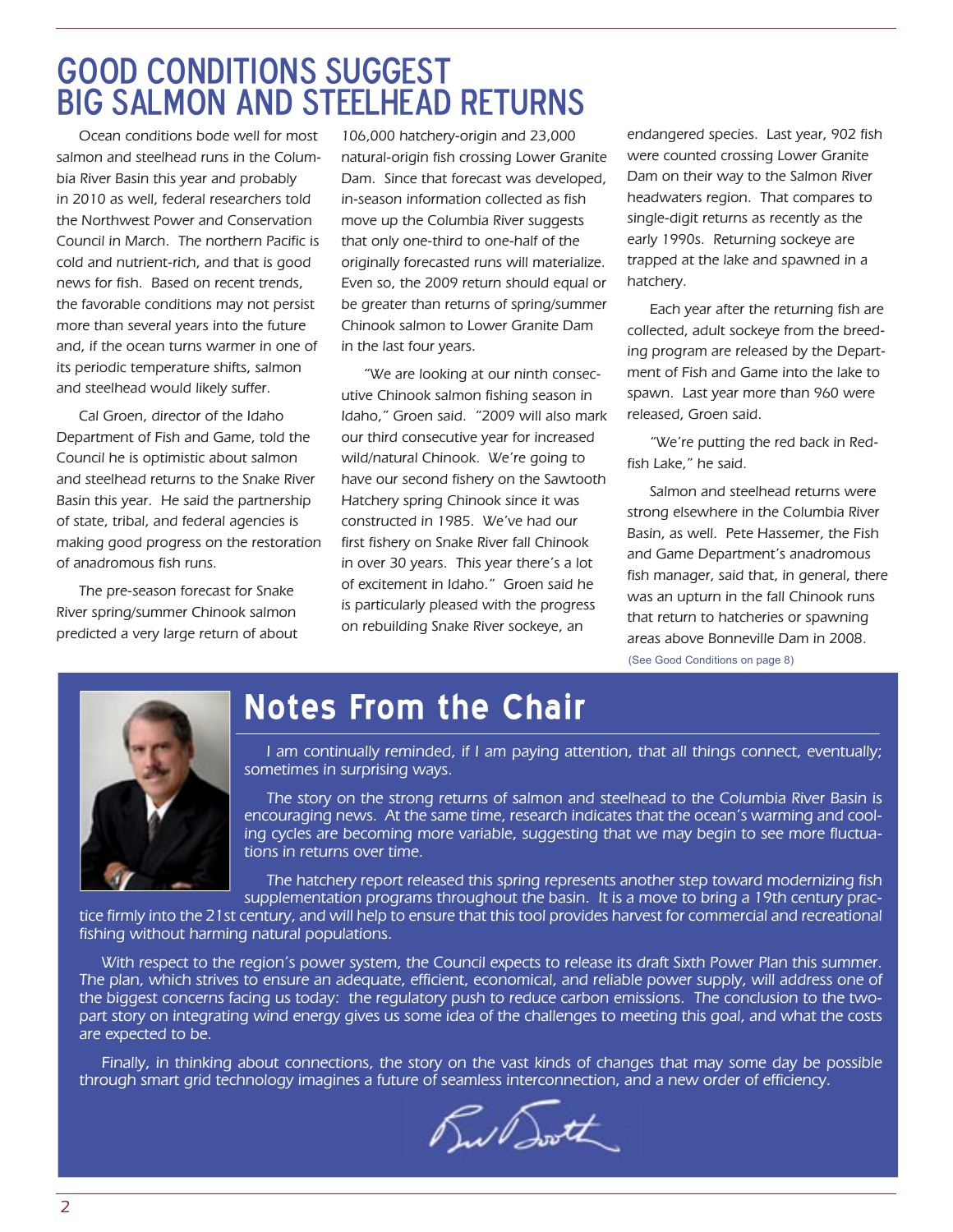### The Smart Grid: Electricity Distribution 2.0

As with every other aspect of modern life, technology has the potential to transform the way our power system works, too, improving its safety, efficiency, and reliability. From utility meters that measure a homeowner's electricity use every few minutes to devices that sense load along the transmission and distribution system, the so-called smart grid is the next generation in power distribution.

Calling it the "nexus between Thomas Edison and the Internet," Terry Oliver, chief technological innovation officer for the Bonneville Power Administration, briefed the Council at its March meeting on a pilot project to gain information on how smart grid technologies can be effectively deployed. Such technologies cover a range of products geared to increase the flow of communication, creating a "smart grid" that monitors activities in real time and exchanges data about energy supply and demand.

Smart grid technology is one of the advances explored in the Council's upcoming Sixth Power Plan, and could, says Ken Corum, senior economist for the Council, enhance the ability of customers to solve power system problems and lower their electricity bills at the same time.

In the past, utilities have been able to call upon large industrial customers to change their energy use when the power system was stressed. Known as demand response, these contractual agreements enabled utilities to tap into reserves during emergencies or to meet peak load. Smart grid technologies may be able to help average households play a similar role.

For example, the technology could help coordinate the use of water heaters to meet peak load, aid in providing flexibility to the power system, and store energy. Currently, there are about 3.4 million electric water heaters in the region with an estimated total connected load of about 15,300 megawatts. The

total water heating load on the system ranges from about 400 megawatts to 5,300 megawatts, depending on the season, day, and hour.

Although water heaters typically begin reheating the tank almost immediately when hot water is used, the supply of hot water will actually last for some time. If the power system is stressed, the reheating could be delayed, reducing load. During the delay, smart grid devices could sense if a water heater is running out of hot water and begin reheating so the consumer isn't affected. The household has hot water when it is needed, and strain on the power system is eased.

Water heaters, with appropriate control devices, could also be used to accept extra energy from the power system by increasing the water temperature. When hot water is used and reheated to its normal lower temperature, the energy reduction is "returned" to the power system. System operators could control water heating both up and down to accommodate fluctuations in load and fluctuations in variable generation like

wind, helping to stabilize the power system.

For example, in the early morning hours during spring runoff the river is generating a lot of energy, but demand is low at that time of day. Perhaps the wind is generating a lot of power, too, adding to the imbalance. In such circumstances, system operators have few good options. They can reduce hydroelectric generation by increasing spill, losing revenue and perhaps harming fish or they can require wind turbine operators to reduce their generation, affecting their bottom line as well. In cases like this, water heaters could be used as an energy storage system to help bring the system into balance. New appliance standards that required sensors and control devices to be built into water heaters at the factory instead of retrofitted would greatly help in making this possibility a reality.

"Increased control could mean using water heaters as virtual batteries," says Corum. "Water heaters could store electricity when there is little or no demand, and release it when it has more value."

CQ

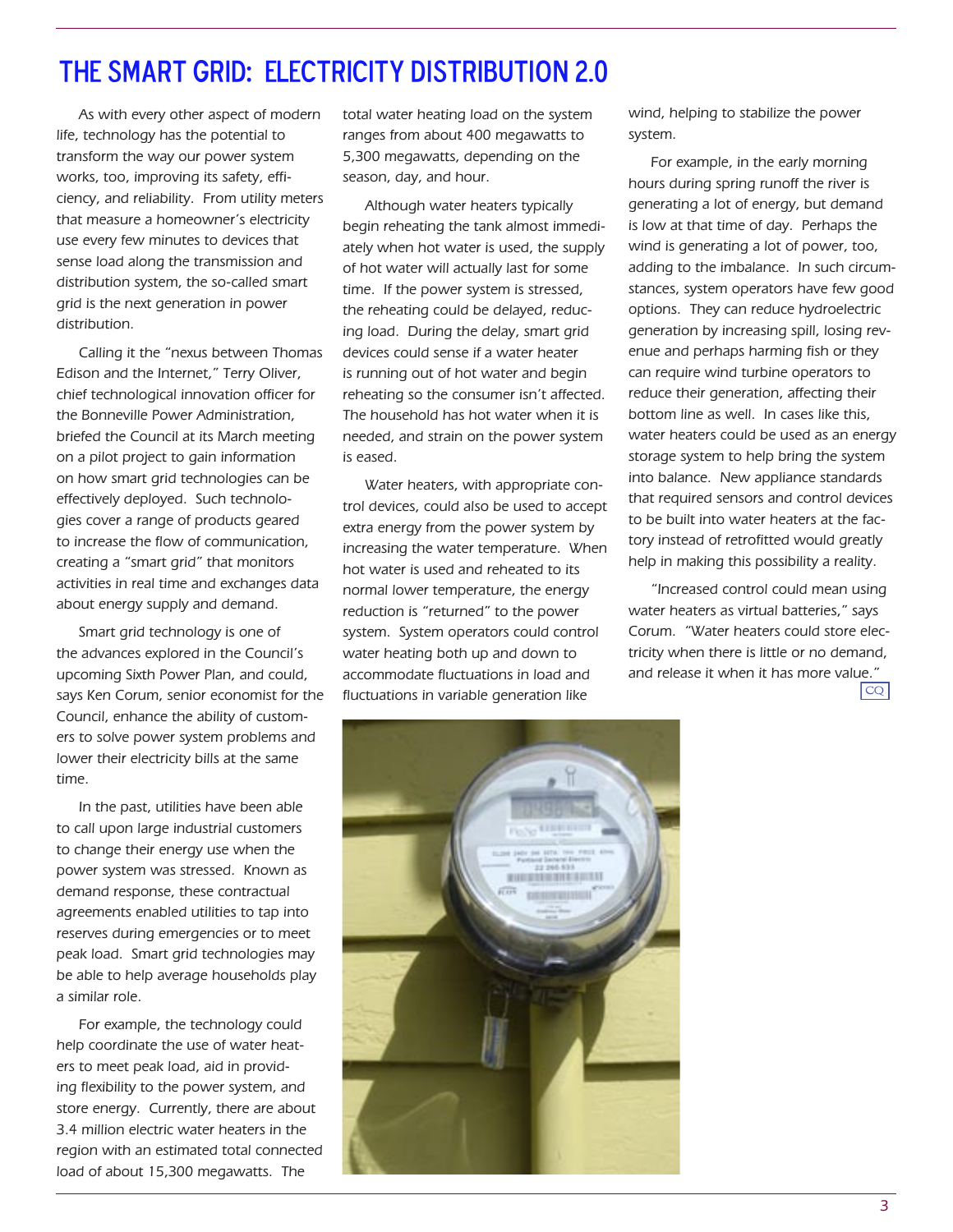# Coming Up: The Sixth Power Plan

The 1980 Northwest Power Act gave the Pacific Northwest a voice in how it should meet its electricity needs while

also protecting fish and wildlife affected by dams. The Act directs the Council to develop a plan to ensure the region of an adequate, efficient, economical, and reliable power system.

This summer, the Council will release its draft Sixth Power Plan amidst a daunting array of fast-moving challenges

ranging from the fallout from the global economic crisis to climate change regulation.

One of the overarching issues driving energy planning today is climate change. The region—like much of the world—is grappling with how to lower greenhouse gas emissions, and because of this, wind generation continues to grow at a brisk pace. Since the last power plan, adopted in 2004, over 2,000 megawatts of wind capacity has been developed, producing

about 755 average megawatts of energy. And there's much more to come. But wind power brings unique challenges,

NORTHWEST **th** POWER PLAN

too. Its variability requires services to integrate it into the power system.

In this issue of the CQ, we conclude our two-part series on wind energy with a look at how much wind the power system could accommodate and at what

costs. In the months to come, we'll be highlighting other key questions in the

Sixth Power Plan.  $\boxed{CQ}$ 

Energy Efficiency<br>Tip

Screen savers are not energy savers, and may use more energy than not using one.



**BrainPower**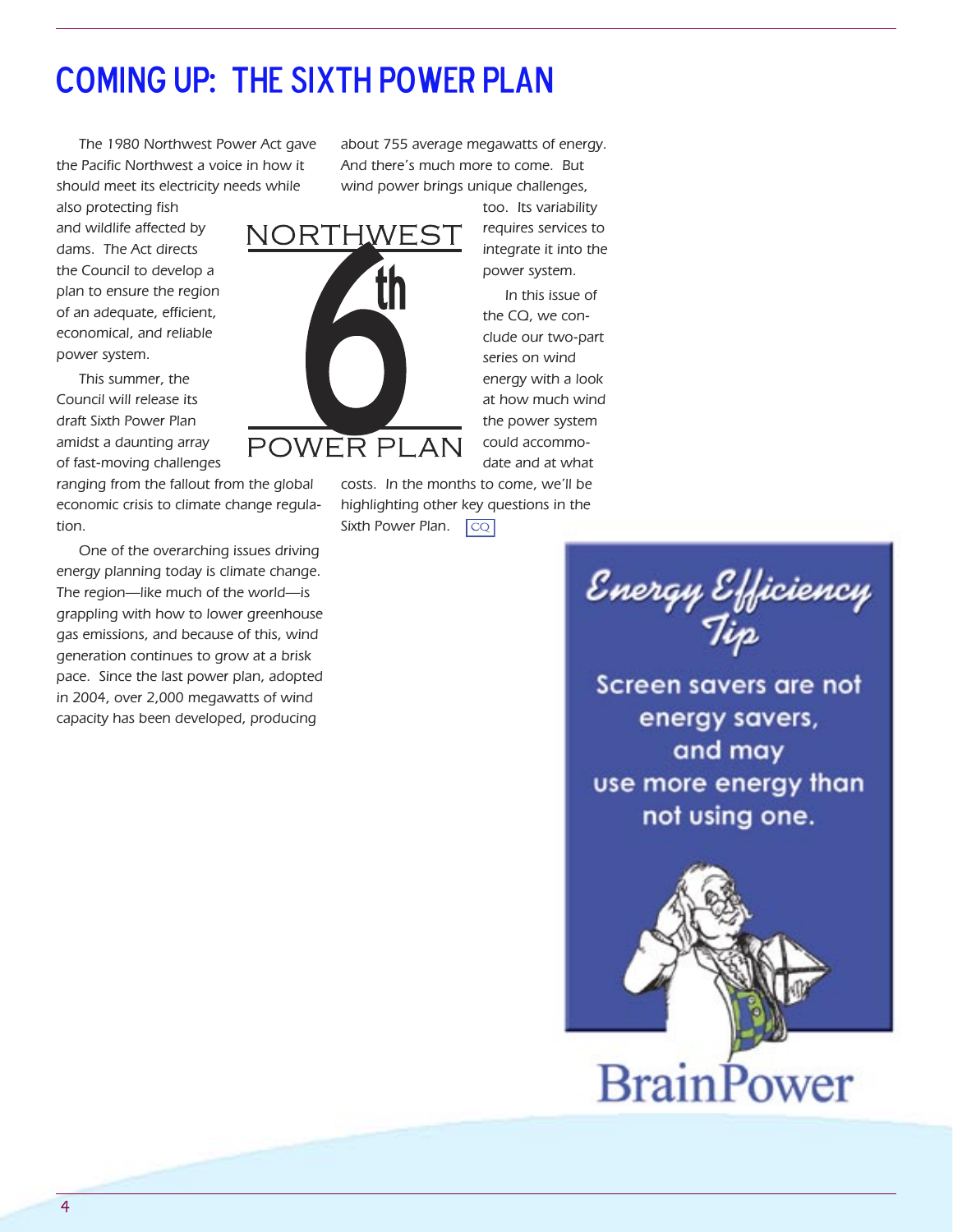### WIND GENERATION - PART II: HOW MUCH AND HOW MUCH WILL IT COST?

One of the key resources in the Council's Sixth Power Plan is likely to be wind generation. The winter edition of the Council Quarterly explored some of the characteristics of wind that makes it popular, along with the challenges it poses for the region.

So, how much wind do we think can be brought on line, and at what costs?

"Right now, we think there is between 4,000 and 5,000 megawatts of wind that could be developed with the existing transmission system, factoring in the Bonneville Power Administration's proposed plans for expansion and upgrades to the system," says Jeff King, senior resource analyst for the Council. "And this could be done without significantly raising transmission costs." The generation would come from plants in eastern Washington, Oregon, southern Idaho for Idaho, and a modest amount in Montana for Montana.

The estimated cost of new wind generation in the Columbia Basin, including the cost of system integration, is between \$90 and \$110 a megawatthour. This is somewhat greater than the estimated cost of power from a new natural gas combined-cycle plant at \$85

- \$90 a megawatt-hour, including the forecast cost of CO2 allowances, and geothermal, \$70 - \$85 a megawatt-hour. Long-distance wind generation imported from central Montana, central Alberta, and Wyoming is much more expensive, around \$135 - \$140, which is somewhat higher than new biomass, \$120 - \$135 a megawatt-hour, and the cost of new coal-fired power, \$106 - \$113 a megawatt-hour (including the forecast cost of CO2 allowances). All of these new generating resources are much more costly than power from Bonneville's existing system, \$26.90 a megawatt-hour, primarily because of the increase in construction costs since the federal power system was constructed. The lowest cost new resource by far, however, is conservation, which the draft plan estimates at \$34 per megawatt-hour.

To integrate 4,000 - 5,000 megawatts of wind generation, which is a variable resource, will require a more effective use of system flexibility--the ability of the system to adjust generation up or down to keep load and generation in balance. We will need to reduce wind's need for system flexibility while also tapping into the latent flexibility of the existing system. This would require both technical and institutional changes. "It's not a huge technical problem," says King. "It's more of an institutional question."

Improving wind forecasting, changing scheduling practices, and controlling rapid wind ramp-up rates will help reduce the demand for flexibility. Access to untapped system flexibility can be expanded by sharing scheduling errors among balancing areas, expanding dynamic scheduling capability and modifying existing thermal plants to provide flexibility where feasible. Dynamic scheduling allows system operators to have access to energy reserves in other balancing areas, including Canada and California. Such changes should enable the region to integrate the additional wind energy expected to be developed in the short term.

At some point, however, the existing flexibility of the system will be exhausted and additional system flexibility will have to be developed. In fact, because of transmission limitations, some utilities are already struggling to meet flexibility requirements. The Sixth Power Plan is expected to call on the region to assess at what point we will need to start building capacity in conjunction with wind, along with the most cost-effective options to supply capacity and flexibility: natural gas plants, storage systems, and demand response programs, for example.

 $|CO|$ "In most cases," says Maury Galbraith, Council resource analyst, "the region's utilities should be able to avoid adding physical generation solely for the purpose of augmenting the system's flexibility capability."



Windy Ridge Washington photograph by C. Bruce Forster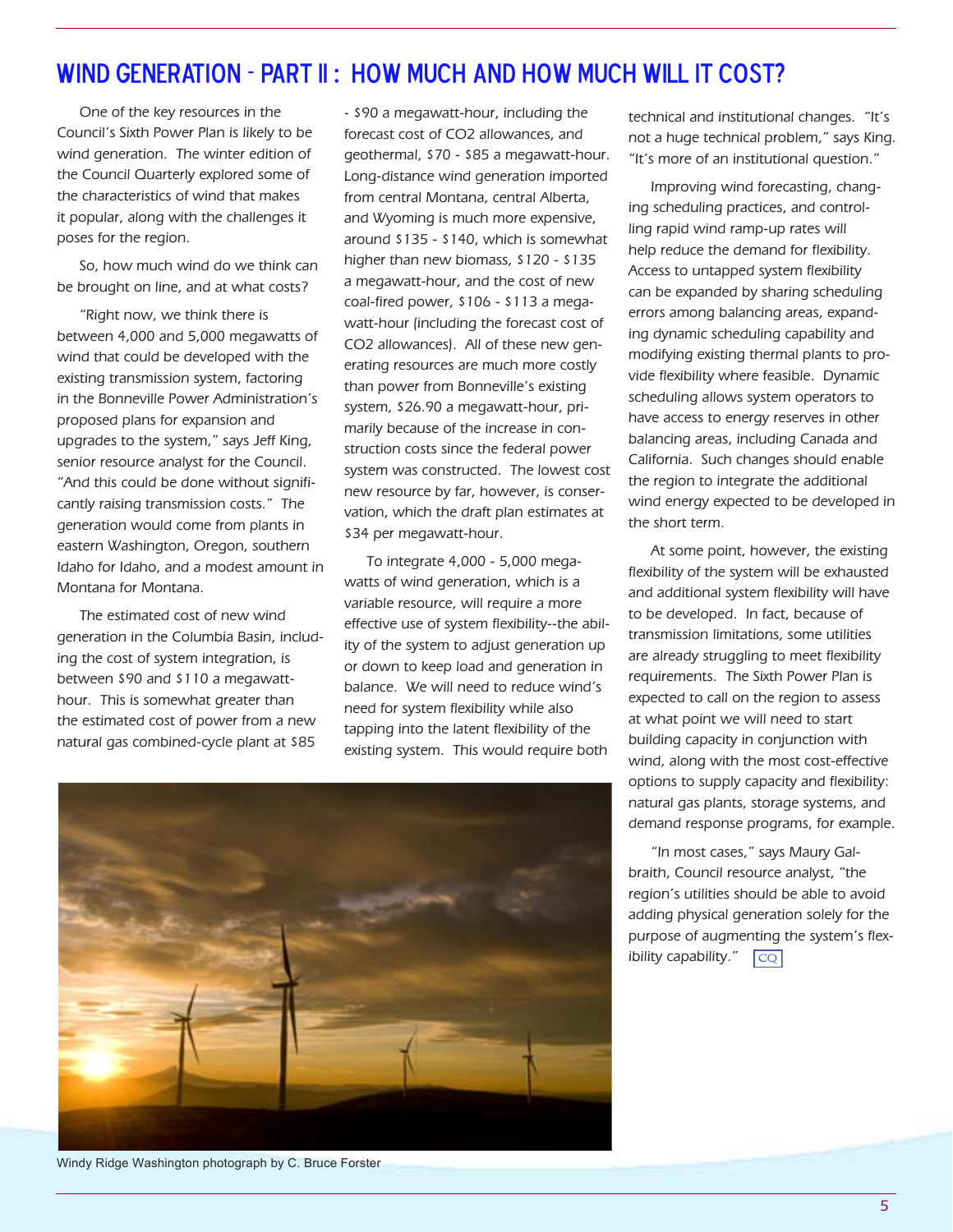## Northwest Q&A: Steve Klein Part two of a two-part series

The winter edition of the Council Quarterly featured the first of a two-part interview with Steve Klein, general man-

ager of Snohomish County PUD. Prior to becoming general manager, Klein was the superintendent for Tacoma Power for 13 years.

He has served on many industry boards, often in a leadership capacity, including the Pacific Northwest Utilities Conference Committee, Transmission Issue Group, BPA Administrator's "Kitchen Cabinet," BPA Customer Collaborative, Public Power Council, Northwest Public Power Association, Public Generating Pool, and the Institute of Electrical and Electronics Engineers.

Klein is recognized for creating the concept of "Electricom," which is the integration of advanced telecommu-

nications technology with the electric distribution delivery system. His vision led to the construction and successful operation of the ClickNetwork in Tacoma. He is also a leader in the study and development of renewable energy, having been instrumental in filing the first permits to study tidal power in the Puget Sound area.

In this conclusion, Klein shares his thoughts about adding conservation and renewable resources to the Northwest's power system, nuclear energy, and cap and trade policies.

### . What do you think about state and national legislation mandating amounts of renewables, and/or conservation? Is it a good thing?

Unfortunately, incentives or directives are sometimes necessary to bring about a large-scale change in behavior. The less we waste today, the more we will have in the future. Conservation and renewables reflect that philosophy, and ultimately make good economic sense, both in the near and long term.

 Snohomish PUD is concentrating its efforts on conservation and renewables, regardless of a mandate. We acknowledge that not everyone shares that perspective. But you only have to look at those utilities with strong low-cost resource foundations and some of the lowest rates in the Northwest to see that they are the ones that have invested for the future. Today's renewable resources have expanded beyond hydroelectricity to include other promising sustain-



able resources. Conservation has also expanded through technology and innovation.

> Mandates can be beneficial if they stimulate and nudge us forward, but do not burden us with unnecessary administration and complexity. So far, the mandates are doing what they were designed to do, but I fear impatience on the part of those who want to add more or escalate timeframes, before we have even reached the first existing milestone. I also worry that raising the current near-term portfolio requirements would result in simply more wind generation and divert resources away from developing other promising alternatives. We also need to make sure that we don't create conflicting mandates under the myriad of initiatives associated with local, state, and federal renewable portfolio standards, and overarch-

ing national energy policy. The bottom-line answer to the question is, so far so good.

### Is nuclear energy an option for the Northwest?

The United States has not built a nuclear plant in decades. The financial markets would be leery of debt financing projects of this size and complexity. The worldwide demand on nuclear engineering and construction expertise is also a limiting factor, as well as equipment availability. In addition, the U.S. has not resolved its waste issues. There is also a strong bias against nuclear in the Northwest. We have limited options to meet some of the more aggressive climate initiatives without the nuclear option. However, I believe nuclear is not a viable option to even consider in the Northwest for at least the next 15 years.

. What do you think are the best policy options for achieving reductions in CO2 emissions? Cap and trade? Emissions performance standards? A carbon tax? Efficiency improvements?

 In order for a cap and trade approach to work properly and deliver a cost-effective solution to reduce greenhouse gas emissions, it absolutely must have a robust market, as well as precise and exceedingly vigilant protection mechanisms to guard against manipulation and unintended consequences.

Cap and trade essentially creates a market-based tax. Trading allowances through auctions in constrained markets allow prices to go to the highest bidders. This market could be set by the dominant marketers, resulting in consumers paying a tax-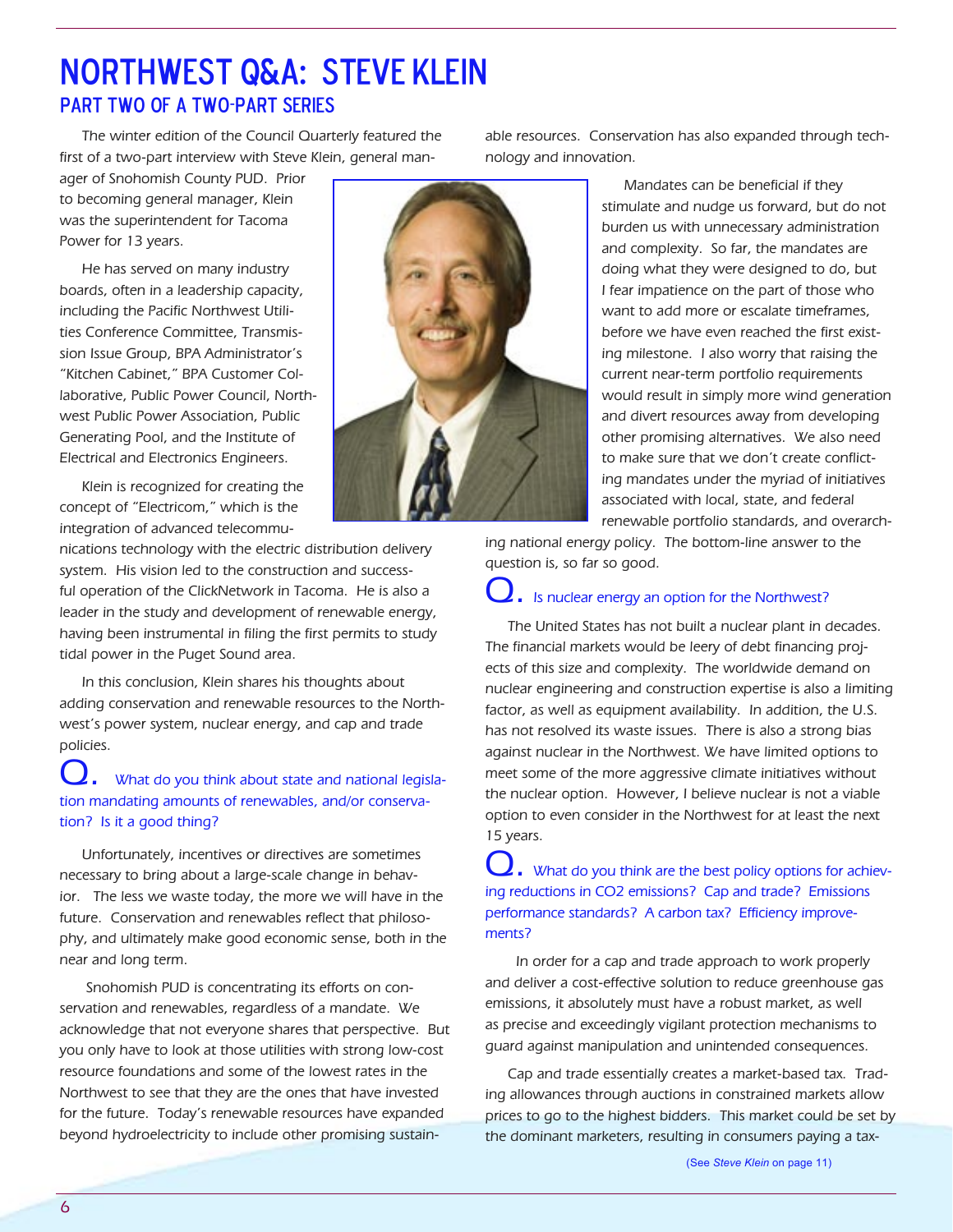### High-level indicators will track projects That implement fish and wildlife program

The Northwest Power and Conservation Council is working to improve the accountability of the Columbia River Basin Fish and Wildlife Program. This year, the Council began developing a set of "high-level indicators" to track the accomplishments of projects that implement the program. Indictors are being developed in the general categories of land, water, instream fish-passage, fishdiversion screens, and habitat improvement. Indicators will address the biological, implementation, and management components of projects that implement the program.

When completed, high-level indicators will be used in the Council's annual reports to Congress, the region's governors, and to citizens. Two types of indicators are being developed: biological indicators to measure the biological response to project implementation, and implementation indicators to provide data about activities undertaken through the projects.

The biological indicators include: 1) adult salmon and steelhead returns to the Columbia River and the abundance of adult fish; 2) trends in abundance of Endangered Species Act-listed salmon and steelhead; 3) life-stage survival estimates for representative populations of Chinook and steelhead; 4) harvest numbers and rates, harvest of hatchery fish in the Council's program, and the relative fitness of supplemented stocks from hatcheries in the Council's program; 5) fish-survival rates through the Columbia and Snake river hydrosystem; 6) productivity of wild fish in select watersheds targeted in the Council's program; and 7) lost and acquired wildlife habitat units, by dam.

The implementation indicators include: 1) additional habitat made accessible, such as through removal of barriers to migration and installation of fish-diversion structures; 2) additional water made available for anadromous and resident fish, measured in cubic feet per second; 3) additional land acquired or leased for fish habitat such as through protection of riparian areas, measured in miles or acres; 4) riparian habitat improved, measured in acres; 5) the number of fish-diversion screens installed in water withdrawals for irrigation and other water uses; 6) the number of juvenile salmon and steelhead not consumed by predator birds and fish; and 7) the number and percentage of targeted watersheds with aquatic fish habitat.

The Council's high-level indicators are similar to, but not the same as, indicators used to assess progress of projects funded through the Pacific Coastal Salmon Recovery Fund, which is administered by the National Oceanic and Atmospheric Administration. The Council supports work to better align these two databases. This will require coordination between NOAA and the Bonneville Power Administration, which administers projects that implement the Council's program.

 $|cQ|$ 



The first Council, April 1981.

The Northwest Power Act of 1980 mode energy efficiency a resource on a par with generating plants for the purpose of meeting Bonneville's future demand for power. The Act requires Bonneville to acquire energy efficiency in addition. to new power supplies its customers may require. Congress intended that Bonneville would constantly reduce its demand for power by increasing the efficiency of its customers' energy use, thus keeping energy costs as low as possible.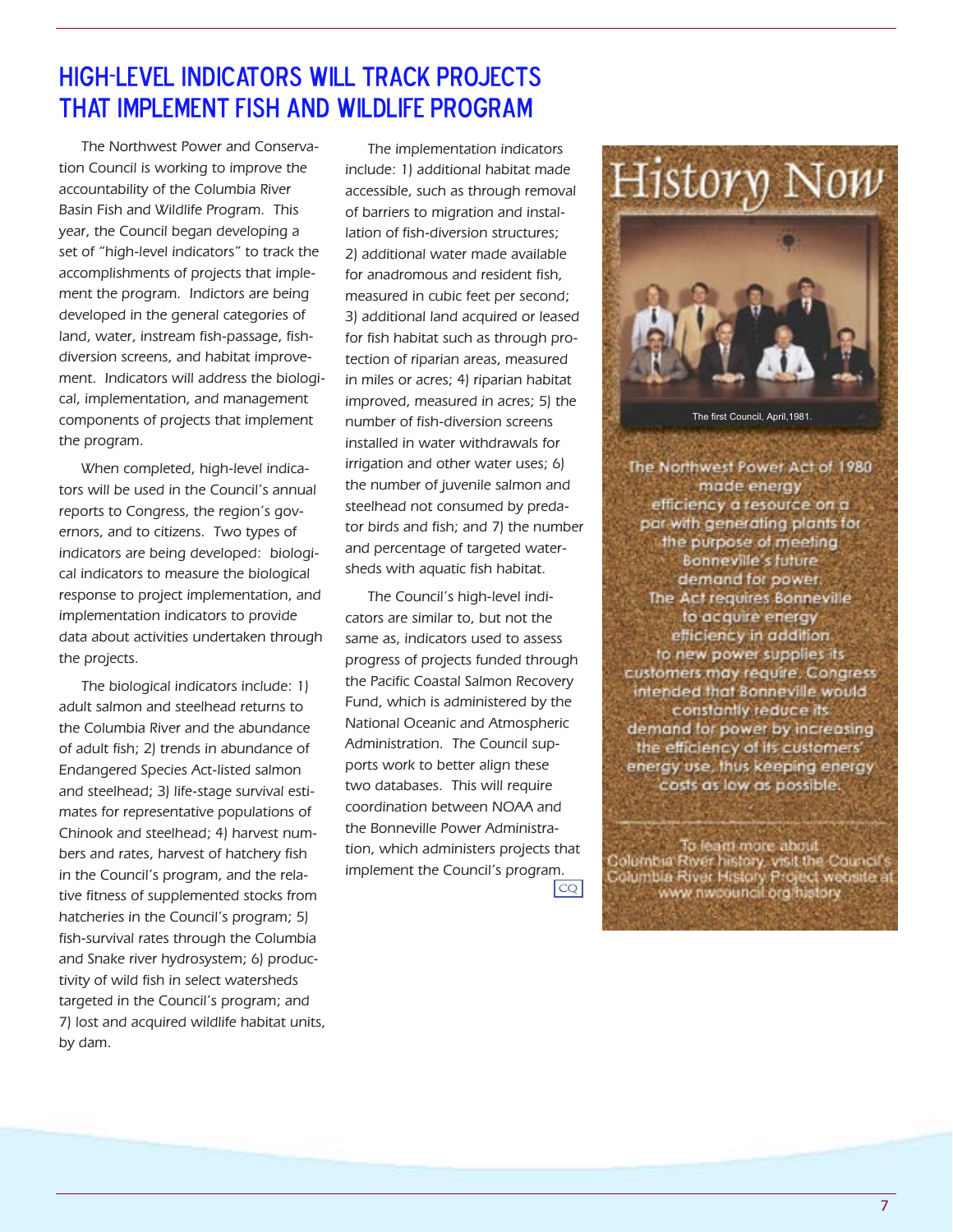# **GOOD CONDITIONS** (continued from page 2)

Last year, over 300,000 fall Chinook were counted at Bonneville Dam, about the same as in 2006 and an increase from the 2007 count. Hassamer said the upriver — above Bonneville — summer steelhead runs have been fairly consistent since 2002 at around 300,000 fish. Spring Chinook salmon runs, like steelhead, have been fairly consistent for the last four years at around 200,000 fish, he said.

The Columbia River sockeye return in 2008 was exponentially larger than in recent years, with more than 200,000 fish counted at Bonneville, compared to fewer than about 75,000 fish in each of the last three years. The Snake River component was the largest since the mid-1950s. Paul Kline, assistant chief of fisheries for the Fish and Game Department, said sockeye returns should also continue strong this year, with 722 fish predicted to cross Lower Granite Dam. Kline said that based on the number of jacks counted the year before the last big Snake River sockeye return (seven jacks counted in 1999 resulted in 299 adults in 2000), the jack count last year — about 150 — could signal a monster run in 2009.

"I'll go out on a limb and predict 722 adults this year, but I'm being conservative; I anticipate it could even be higher," he said. The Fish and Game Department plans to build a new hatchery to boost sockeye production. The goal is to produce between 500,000 and 1,000,000 sockeye smolts annually. That level of smolt production could yield up to 5,000 returning adult sockeye each year, Kline said.

Bill Tweit, Columbia River policy lead for the Washington Department of Fish and Wildlife, also was optimistic about the 2009 sockeye run, even though the recent success of the species is difficult to explain.

"While the 2008 return to the Columbia was fantastic, it was an anomaly," Tweit said. Most sockeye runs in Puget Sound and even in British Columbia's Fraser River, historically a sockeye factory, were low last year.

"Sockeye appear to use the ocean differently than all the other salmon species; it's worth a closer look," he said.

That difference could be useful in forecasting the size of other salmon runs, since sockeye success or failure in a given year might correlate to the strength or weakness of other runs. Upper Columbia sockeye originate in lakes in both the Wenatchee and Okanagon river basins, but the Wenatchee fish were a small per-



centage of the big return last year, and the same is expected this year.

"The [Wenatchee component] was around 10 percent of the total, and that's almost a little counterintuitive because the Okanagon has much smaller lakes and is plagued by higher water temperatures, and so on. These fish continue to confound us a bit," he said.

Tweit was optimistic about other salmon and steelhead runs this year — most of them, at least. There are some oddities, however, such as the Willamette River spring Chinook run, which continues to be very depressed. As well, returns to the major Washington tributaries downstream of Bonneville Dam are looking very poor, he said.

"We're just not quite sure what's going on there," he said. "There's probably some kind of ocean signal, maybe an estuary thing as well — the sort of thing we will look forward to exploring further with NOAA."

Upriver spring Chinook runs are continuing to gain strength, both in Columbia River tributaries and in the Snake basin, Tweit said. "We don't seem to be making a lot of forward progress, but we are holding steady at a much higher level than we were in the mid-90s when the runs were very, very poor," he said.

The outlook for summer Chinook in the upper Columbia tributaries is strong again this year, he said. If the forecast

> proves correct, the runs will comprise the fourth-highest return since the 1960s. These runs are bouncing back from a couple of years of poor returns that were caused, at least partly, by high water temperatures in the tributaries during spawning, he said. This caused pre-spawning mortalities of naturally spawning fish, as well as some ongoing problems with disease in hatchery-origin fish.

Steelhead runs are expected to continue to be stable, and the outlook for fall Chinook salmon is optimistic — a little over 500,000 fish crossing Bonneville Dam. That number might increase a little over the next several years, he said. Upriver bright fall Chinook comprise a little over half of the forecasted 2009 return, and that's good news because it includes the ESA-listed Snake River fish. Meanwhile, the forecast for Spring Creek National Fish Hatchery fall Chinook, which comprise the backbone of ocean fisheries off the coast of Washington, is for a lower return than in 2008 — 59,300 fish this year compared to about 90,000 in 2008. Both numbers are far below the recent high for Spring Creek falls of about 180,000 fish in 2003.

(continued on next page)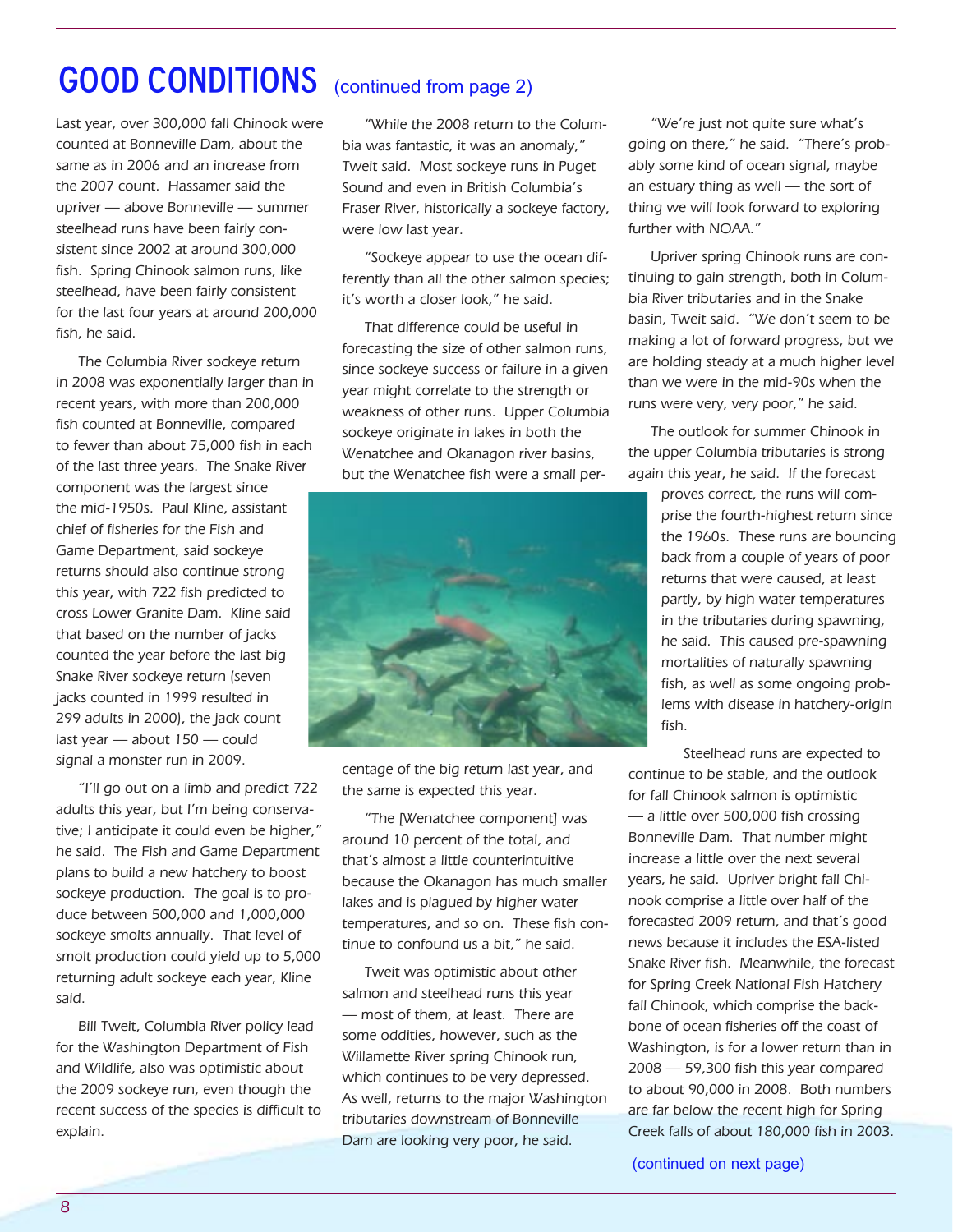Tweit noted that the strength of most spring Chinook runs allowed for recreational fishing in April. Fisheries for fall Chinook and coho are likely later this year.

Overall, Columbia River salmon and steelhead runs are not crashing, and some continue to improve. This suggests that in recent years, at least, ocean conditions for salmon and steelhead that originate in the Columbia River Basin have been consistent and favorable.

John Ferguson, director of the Fish Ecology Division at the NOAA Northwest Fisheries Science Center in Seattle, said the abundance of salmon and steelhead depends directly on feeding conditions in the Pacific Ocean, and as conditions improve or worsen the abundance of salmon rises and falls. He pointed to recent research coordinated by a professor at the University of Alaska that analyzed the concentration of fish bones and scales in ocean-bottom sediment to create a record of fish abundance stretching back 2,200 years. The research suggests that cycles of fish abundance and scarcity are common, and that some of these cycles can last 1,000 years. Research focusing on Snake River sockeye at Redfish Lake showed similar cycles, with a sharp decline in the last 100 years because of human impacts, Ferguson said.

"This is natural variability that salmon have evolved to," he said. "We have to place all of our freshwater activities into that context." He said NOAA's ocean sampling over the last 10 years shows that the state of the ocean generally improved. Test fisheries conducted by NOAA scientists confirmed the good news. "What we saw in the ocean in 2008 were excellent conditions. The ocean was chock-full of food," he said. Only coho salmon numbers were down in NOAA's research fisheries, and it may be that they grew so fast that they had

"We can expect from these tidbits of data, higher highs and lower lows in our salmon returns."

John Ferguson Director of the Fish Ecology Division, NOAA

moved father out into the ocean beyond the nearshore test fishery areas, he said.

All of this suggests that coho, Chinook, and sockeye salmon returns to the Columbia River Basin this year and in 2010 and 2011 should be strong. Following on the big return of sockeye in 2008, NOAA predicts an even larger sockeye return in 2009, 340,000 fish, Ferguson said.

Beyond the next few years, however, the future is more difficult to predict, he said. Based on what can be observed today, the long-range news is not so good.

"Ocean variability seems to be increasing, by what we can tell, and the ocean's going to get warmer," Ferguson said. Ocean temperature varies, producing periods of warm and cold water that can last decades — a term for this phenomenon coined by University of Washington scientists is the Pacific Decadal Oscillation (PDO). "What we've seen since 1925 are 20- to 30-year cycles of this indicator."

The PDO entered a cold regime in 1999, which likely contributed to the big salmon and steelhead returns in 2000 and 2001. But that cold period ended in 2002, replaced by warmer water and poorer feeding conditions through 2003 and much of 2004. The ocean turned cold again that year; it is not clear when it might shift again. This change to rapid variability, compared to the longer time periods of ocean temperature observed from 1925 through 2000, apparently is

affecting fish survival in the ocean and the survival of wildlife that feed in the ocean. Ferguson said a study of a Pacific sea bird, Cassin's auklet, shows its breeding success has been highly variable since the early 1980s, apparently in response to the abundance of food fish in the ocean. The same could be expected of salmon and steelhead populations in the future, he said. "We can expect from these tidbits of data, higher highs and lower lows in our salmon returns," he said.

Climate modeling by the University of Washington and NOAA suggests that current trends in ocean temperature point toward a warmer future.

"That will be bad for our salmon," Ferguson said.

What can be done in response?

Ferguson said fish managers will have to account for ocean variability.

"All of our actions are really in freshwater," he said. "We've made a lot of improvements there, but we need to integrate what we do in freshwater with what's going on in the ocean to increase the returns further."

He said hatchery production should be scaled to marine productivity.

"We put out about 150 million smolts a year from our hatcheries whether or not the ocean is good or bad," he said. "Biologically, this doesn't make sense. We're also doing a lot in the river to adjust flow, smolt transportation, and timing to ocean productivity. If we're going to see more variability in the runs, we need to build up more complexity in the habitat for these fish to let them express their life-history diversity, and that includes in the estuary. That will be their key to deal with the change that is coming. We just don't know now what will happen to salmon, but as the ocean warms we know there will be winners and losers out there in the pelagic ecosystem." <mark>| CQ</mark>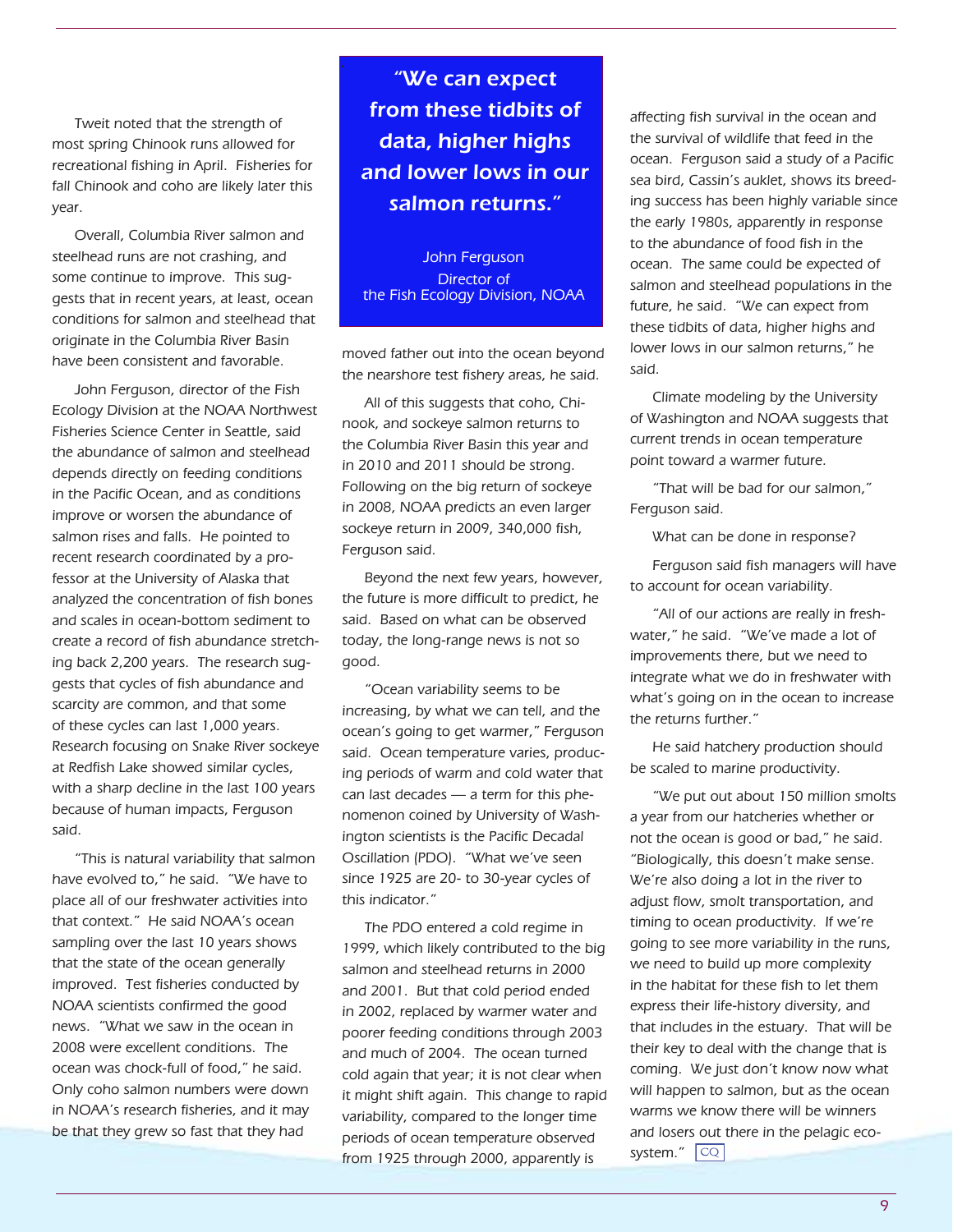### Reforms proposed for Columbia River Basin SALMON AND STEELHEAD HATCHERIES *(cont. from page 1)*

tional practice of replacing natural populations with hatchery fish is not consistent with today's conservation principles and scientific knowledge. Hatchery fish cannot replace lost habitat or the natural populations that rely on that habitat, according to the report. Therefore, hatchery programs must be viewed not as surrogates or replacements for lost habitat, but as tools that can be managed as part of a coordinated strategy to meet watershed or regional resource goals, in concert with actions affecting habitat, harvest rates, water allocation, and other important components of the human environment.

The HSRG scientists concluded that in order for hatcheries to contribute to harvest on a sustainable basis, they must be operated in a manner that is compatible with fish-conservation goals at the local and regional levels. This means hatcheries must be managed according to basic biological principles and viewed as integral components of the ecosystems they affect.

The most central aspect of this approach involves genetic management. Hatchery broodstocks need to be managed as either genetically segregated from, or integrated with, populations of fish that spawn in the wild. To guide this genetic management, the HSRG developed guidelines for minimum standards that must be met for each type of hatchery program.

The HSRG also recommended that hatchery managers assure that ecological impacts of hatchery structures and operations are minimized and that they meet all regulatory requirements for water withdrawal and discharge, fish passage, and screening of water diversions.

However, the HSRG also concluded that hatchery reforms alone will not achieve recovery of natural populations.



Congressman Norm Dicks, D-Washington.

Complementary actions taken by harvest, habitat, and hatchery managers are all necessary if conservation goals are to be achieved. The effectiveness of habitat actions will be greatly increased if they are combined with hatchery and harvest reforms. A holistic strategy combining reforms and improvements in habitat, harvest, hatcheries, and hydropower dam operations will be necessary to meet the managers' conservation and harvest goals for salmon and steelhead.

Congress established the project because it recognized the hatchery system was in need of comprehensive reform. With many stocks listed as threatened or endangered under the Endangered Species Act, conservation of salmon was a high priority and many existing hatchery programs were contributing to the risks those stocks were facing.

The HSRG began reviewing all state, tribal, and federal hatchery programs in Puget Sound and Coastal Washington, an effort that concluded in 2004. The following year Congress directed NOAA Fisheries to replicate the project in the Columbia River Basin for hatcheries downstream of Bonneville Dam. The scope

was then expanded to include the entire basin, with additional funding provided by the Bonneville Power Administration under the Northwest Power and Conservation Council's Columbia River Basin Fish and Wildlife Program.

The Council plans to consider adopting the HSRG recommendations into the Program. In doing so, the Council will consider, among other things, the U.S. v.Oregon Management Plan, the Pacific Salmon Treaty, tribal trust and treaty rights, and recovery plans.

 The HSRG report includes recommendations for each hatchery and production program in the basin. The report is posted at www.hatcheryreform.us  $\boxed{\mathbb{CQ}}$ 

Quarterly Quote

"Above all, do not lose your desire<br>to walk."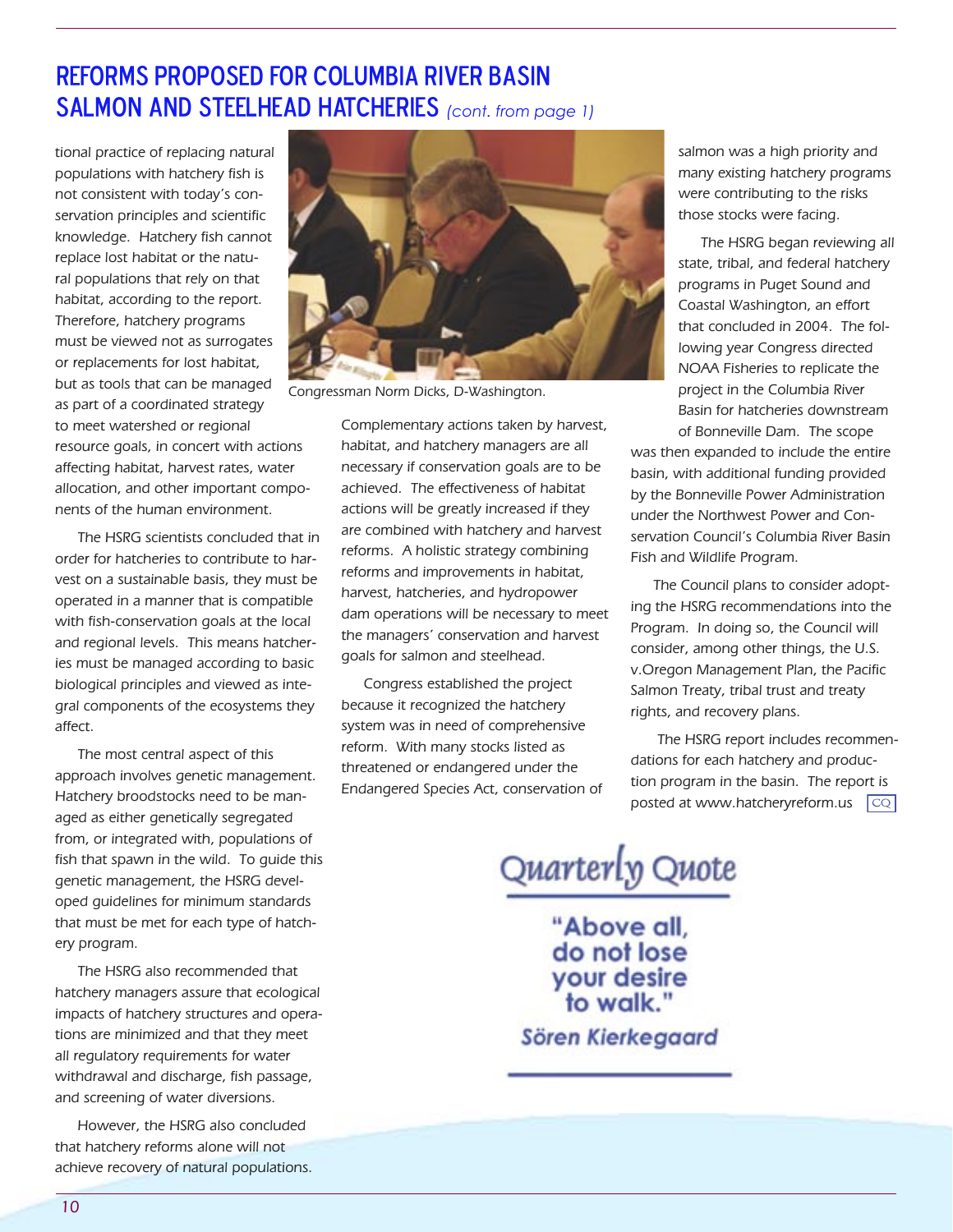### **NORTHWEST Q&A: STEVE KLEIN** Continued from page 6

like premium to highly capitalized investors and speculators who add no value or environmental enhancements. Instead, these "marketers" look to profit handsomely by taking advantage of supply and demand for a piece of paper deemed an allowance.

Under average conditions, most utilities in the Northwest would have little or no need to purchase allowances in order to fulfill their statutory obligation to serve customers in their service territory. But the situation could arise where along comes the 50-year drought and our hydro-based region is short in a big way, and we must enter the market to dispatch thermal to meet Northwest demand. Now, suddenly, Northwest hydro-based utilities need to acquire allowances.

Those who want to see the region, and ultimately the nation and world, address the global challenge of greenhouse gas do not want to see us make the same mistakes that were made in the early stages of energy deregulation. The deregulation advocates' hasty, but well intentioned, efforts resulted in higher rates for consumers, unbridled market manipulation, and long-term negative effects on jobs and the economy.

While I think an acceptable cap and trade approach could be developed if carefully implemented in verified stages, I prefer addressing the challenge of climate change through direct regulation with transparent mechanisms that provide certainty and allow consumers and businesses to know where their money is going.

This concept provides emission caps that guarantee greenhouse gas reductions without the complexity of an allowance and auction system. The direct regulation approach establishes caps to create demand for reductions, and also allows resourceful and creative entities to produce measurable environmental improvements through new technologies, conservation, renewables, and other innovative applications.

### $\mathcal{L}_{\bullet}$  How would Snohomish fare under a cap and trade system?

Under the current definitions, we are assigned responsibility for carbon through our BPA and market purchases. At times when our mostly hydro-based portfolio underperforms due to low water conditions, our carbon exposure will increase proportionately to our market purchases from thermal resources within or outside of the region. So the answer to how we would fare depends on your assumptions about the various potential circumstances.

I do not think Northwest utilities as a whole will fare well under a 100 percent auction when our hydro supply is variable. We have an obligation to serve our customers, and the energy markets and allowance marketers will know the situation we are in. Speculators can buy up the allowances each year waiting for the big payday that comes when the Northwest hydroelectric utilities suddenly run short and must purchase thermal-based resources, along with the appropriate number of expensive allowances.

Do you have any recommendations about how to address these issues in the Council's upcoming Sixth Power Plan?

The Council should help us address our challenges in practical and meaningful ways that avoid creating bureaucracy and unintended hurdles. We should place our trust in the creativity of Northwest entities and allow them to be innovative, and encourage and support that innovation. The Council should also address the issue of resource supply diversity and the lack of research and development of promising renewables and energy storage alternatives.

Under the new regional dialogue paradigm, individual or groups of utilities will play the important roles that BPA once fulfilled. Preserving the value of the region's federal-based hydroelectric system remains crucial. Adding to its importance is its contribution as a

renewable resource to solving the climate change challenge.

The Council continues to assign goals and responsibilities to BPA for the regulation, facilitation, and acquisition of the region's conservation. The new and expanding statutory obligations for conservation that now fall directly on some utilities must be acknowledged and dealt with in a way that validates their conservation obligation without placing a duplicate obligation on BPA. BPA will still have a facilitation and acquisition goal for those utilities who seek such assistance, but not for others. The Council can help define BPA's role to serve those who don't have a statutory mandate, but nonetheless want BPA assistance.

The Sixth Power Plan should address the potential acceleration of the electrification of transportation and its impact on Northwest utilities. The Council can also address the potential of electric car batteries feeding the grid, assessing the preparedness of Northwest utilities to actually integrate electric vehicles into the grid, including the need for applications to interface with system operations and accounting.

Legislators, regulators, and appointed policymakers need to look at all these challenges from a strategic perspective. Right now, we have an ever-increasing amount of redundant or conflicting mandates with complex administrative processes placed primarily on the electric power industry. The Northwest is unique in that it has a Power Act that was farsighted in recognizing the value of conservation and renewables. While we have many challenges, our hydroelectric system and the progressive elements of the Act have placed the Northwest far ahead of the rest of the country in terms of conservation, environmental protection, and renewables development. As a result, the region has a comparatively low carbon footprint. We should feel good about our past accomplishments and continue to think strategically about our future. co